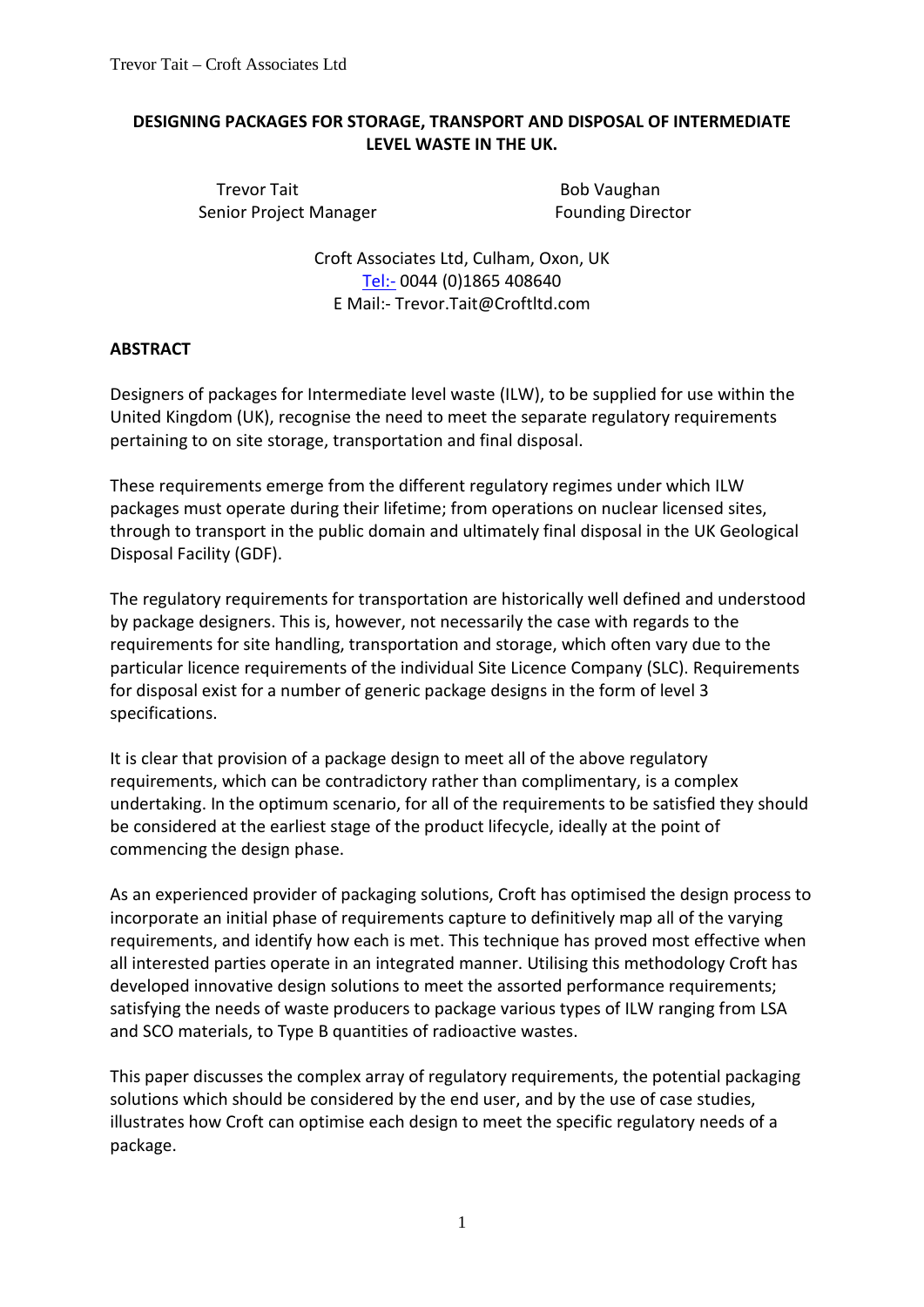## **INTRODUCTION**

Intermediate Level Waste (ILW) arises from operational facilities and from decommissioning legacy plant and process. In the UK, ILW has activity levels that exceed those of Low Level Waste (that is with activity levels greater than 12 GBq/tonne of beta/gamma and 4GBq/tonne alpha) and thus is not suitable for disposal at the Low Level Waste Repository. ILW is destined for disposal at the Geological Disposal Facility (GDF), and as this is some years away from operations the waste has to be stored for potentially long periods (up to 150 years) before it can be transported for final disposal.

Packaging such wastes now, in suitable containers, ensures that such wastes can be maintained in a safer state than if left in situ. At the heart of this packaging process and that which will contribute towards the waste package's long term performance and safety, is the waste container.

The lifecycle of a waste package consists of a number of defined stages covering the waste packaging process where the waste is processed into a waste container, the subsequent interim storage period which follows from waste packaging pending availability of a disposal route (which could be up to 150 years), and transport to the disposal facility.

There may be additional stages as raw waste may be transported from site of arising to a separate licensed site for processing and packaging, and the waste package may then be transported to another centralised storage facility at a separate licensed site. The timescales for these different stages may vary by 10's if not 100's of years.

The operations carried out at the various stages of waste processing and packaging, storage and transport, must meet all appropriate regulations. These requirements emerge from the different regulatory regimes under which ILW packages must operate during their lifetime; from operations on nuclear licensed sites, through to transport in the public domain and ultimately final disposal at the GDF.

This paper sets out an optimised methodology, utilised by Croft to ensure that the customer receives an appropriate and fully substantiated container design which satisfies all the appropriate regulatory requirements, whilst providing the most economic solution for management of these wastes.

The success of the methodology is strongly dependent upon detailed and collaborative requirements capture performed at the initiation of the enquiry. These requirements, once agreed with the customer, are then distilled into a product specification which is subsequently utilised to select the most appropriate package design.

This paper describes the package design process outlined above, and illustrates the successful deployment of the process by way of a specific case study.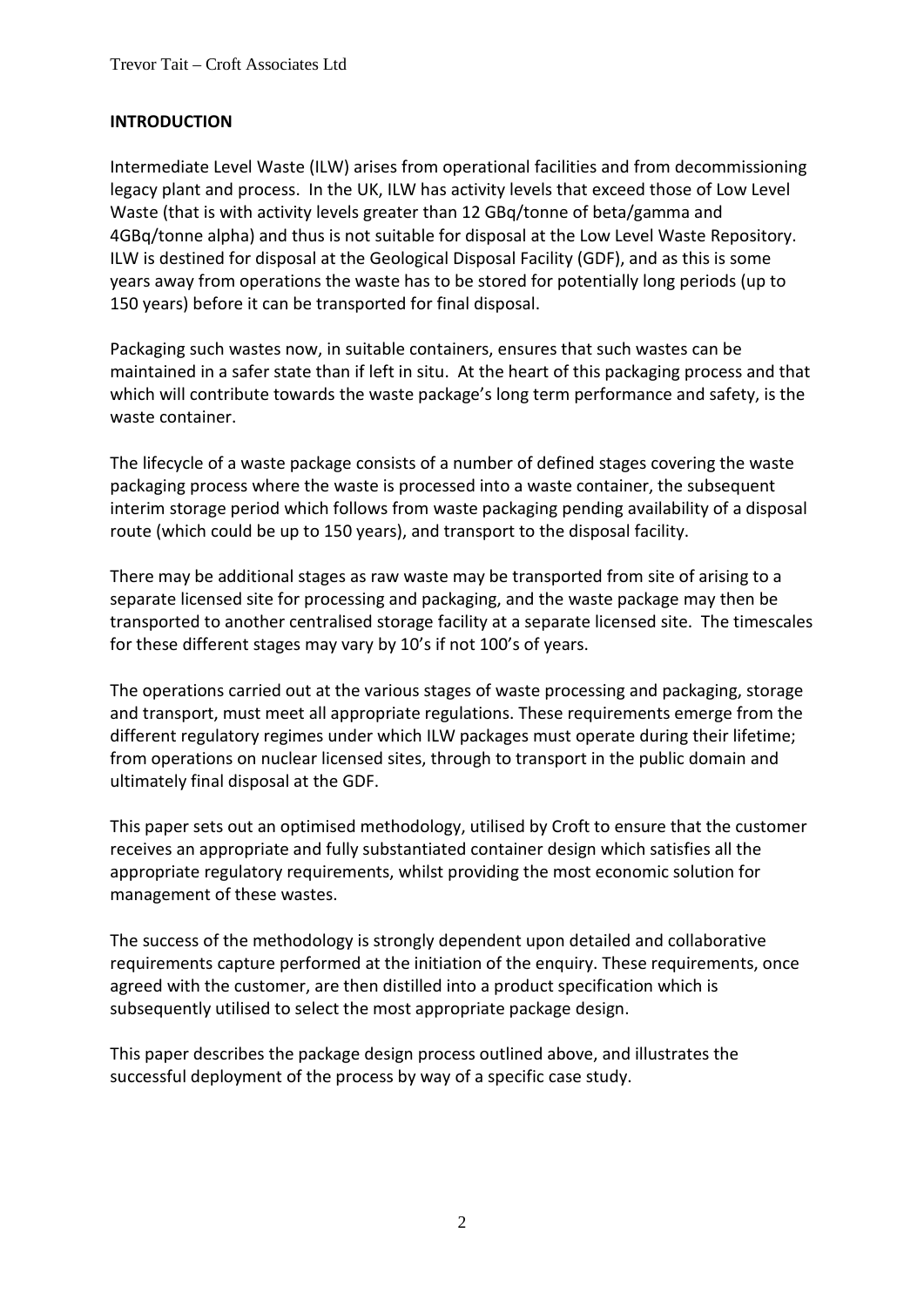## **THE REGULATORY FRAMEWORK WITHIN THE UK**

For transporting packages containing ILW in the public domain, these requirements are as defined by the International Atomic Energy Agency's regulations (Ref 1) (referred to hereafter as the IAEA Transport Regulations). These regulations, first published in 1961, are long established and well understood by those within the packaging industry associated with the transport requirements for radioactive materials (Class 7). Within the UK, satisfying the UK Competent Authority, (that is the Office for Nuclear Regulation *abbrev.* ONR), of compliance with the IAEA Transport Regulations is an essential pre-requisite for any package required for transportation in the public domain.

For transport, ILW is either generally classified as Low Specific Activity Material or Surface Contaminated objects (LSA or SCO). For those materials not meeting the IAEA Transport Regulations requirements for these materials; they would be further classified as requiring Type B transport packaging. The packaging standard for LSA or SCO is an Industrial Package (IP); the actual IP category (IP-1, IP-2, or IP-3) will depend on such factors as the form of material and specific activity (LSA-I, LSA-II or LSA-III), and surface contamination levels for SCO (SCO-I or SCO-II).

In the last decade the focus for ILW has increasingly been drawn to the issue of final disposability. In common with many other countries with a nuclear legacy, the UK plans for ultimate disposability of ILW packages presently remain in the planning stage. Specifications exist for "standard" packages accepted as suitable for disposal by the responsible body; in the UK this is Radioactive Waste Management Ltd (RWM). All packages, destined for disposal are required to be assessed and endorsed against these specification requirements by RWM as part of the Letter of Compliance (LoC); a process of acceptance for final disposal.

Furthermore, with regards to the packaging of ILW, the waste is the responsibility of one of the UK Site Licensed Companies (SLCs). In the packaging process the waste container will be held within a waste packaging facility where the waste is recovered from its source. Once the waste packaging process has been completed the waste package will either be stored locally, thus limiting site movement, or it may be transported elsewhere either on-site or offsite to an interim storage facility. There it will be stored for a period until the GDF becomes operational; UK SLCs are adopting a policy of storage in purpose built storage facilities. These waste processing and storage facilities will have their own site specific operational requirements to satisfy the site specific safety cases with regards to on-site storage and transport movements.

For waste packages which are transport packages and destined for final disposal, it can therefore be seen that a package designer within the UK must be fully cognisant of these separate sets of requirements applicable to a transportable and disposable package, along with the nuances of separate regulatory and approval bodies.

In addition to the requirements for transport and disposal, it can therefore be seen that site licence requirements constitute a further element of consideration for the package designer.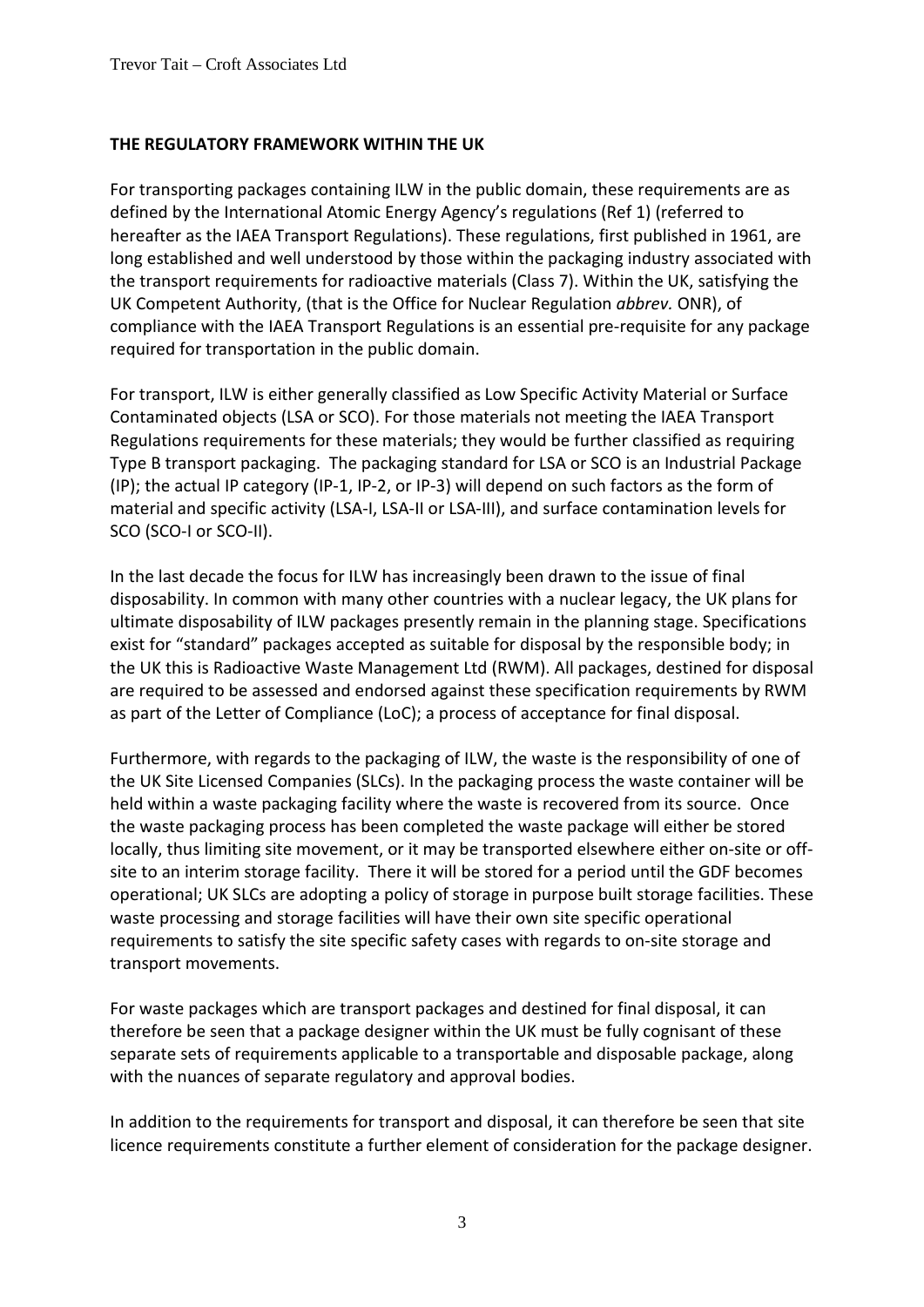Figure 1 below provides a diagrammatic depiction of the regulatory framework within the UK as summarised above.

Thus it can be seen that a container designed solely for transport in the public domain in mind may not be directly suitable when considering these other requirements.

**Figure 1 – Diagrammatic depiction of the regulatory framework within the UK**

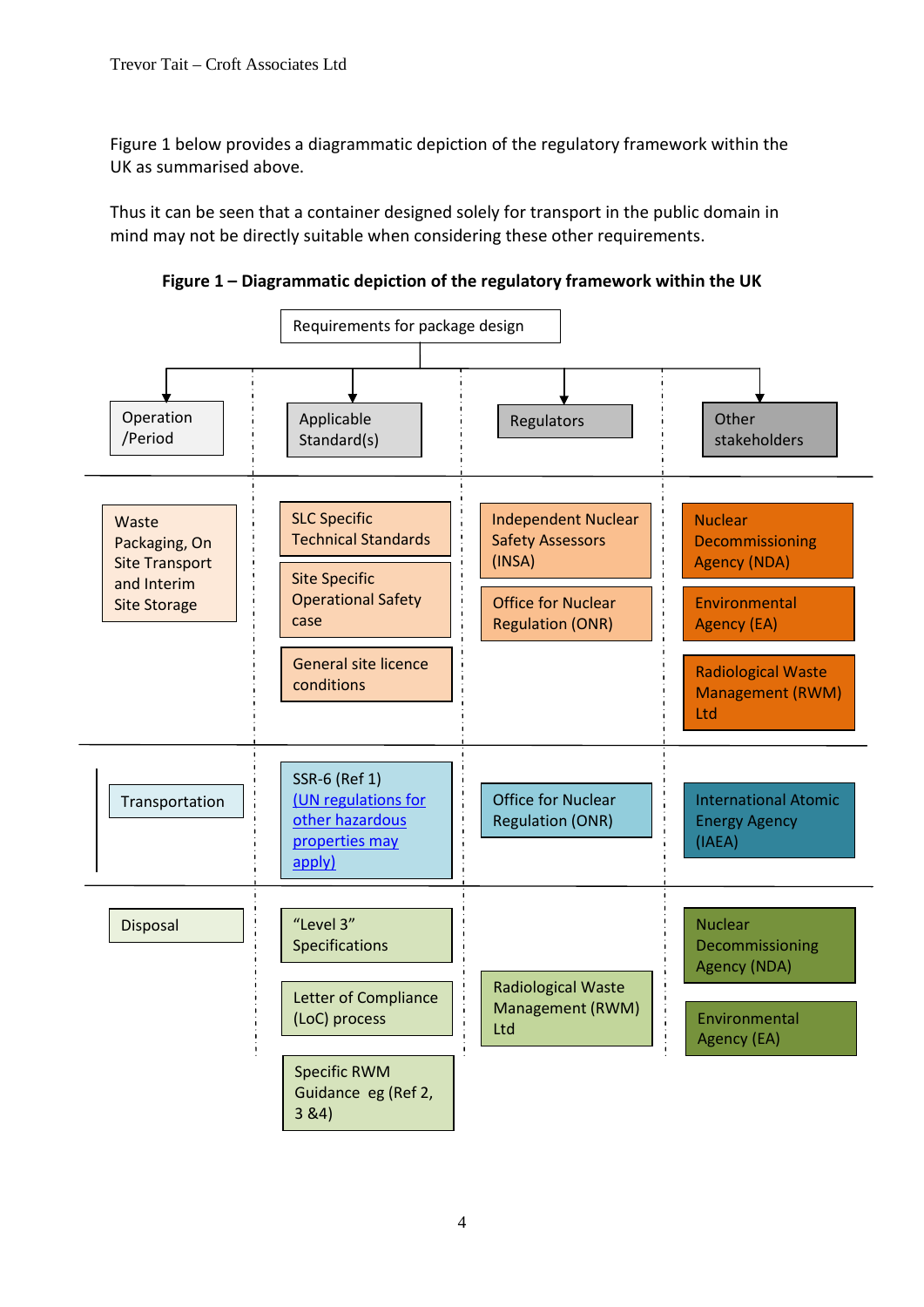## **THE PACKAGE DESIGN PROCESS**

As illustrated above, the regulatory framework within the UK is a complex one to navigate successfully for package designers. Customers, such as SLCs, may require packages suitable for a number of different operational phases: waste packaging, on-site transport, interim site storage, transportation and disposability. Alternatively customers may require a package that only meets a combination of these elements, for example, options to meet final disposability at a later point in the product lifecycle might be considered to allow 'regulatory approval' for preceding stages to commence more quickly to assist in accelerated hazard reduction. Furthermore, individual project affordability may dominate a customer's thinking, and therefore it may not be cost effective upon a given project to design and substantiate a generic package to meet all possible requirements.

In an ideal situation a package designer will have a detailed specification provided by the customer to clarify the operational requirements. In practice, even if a specification is available, it is commonly very high level and generic in order to allow differing options to be considered within the procurement exercise.

Of course it may be that a customer's requirements align exactly to the selection of an existing product supplied by the product designer or that is available from the supply chain, although considering the regulatory framework as presented above, this is increasingly unlikely. It is very common that customer requirements require additional functionality within an already existing product.

This presents the package designer with some difficulty of how to determine the optimum solution for each customer, and how to develop package designs suitable for timely provision within the UK regulatory framework.

Following consideration of this problem Croft determined that in order to provide appropriate packages in a timely fashion the following elements should ideally be in place.

- Customer Specification
- Detailed and collaborative Requirements Capture.
- Detailed product specification derived from the Requirements Capture.
- Mapping of requirements against available products.
- Where necessary, design optimisation to incorporate customer specific requirements.
- Substantiation of product

### **CUSTOMER SPECIFICTION**

In order to approach the market it is common that the customer has performed an initial feasibility study, and may have commenced the initial elements of the safety case process such as Hazard Identification. This will often lead to the distillation of a set of high level requirements into a Specification. In some cases the customers experience is such that the specification is detailed and constrained around a particular solution, leading to a fully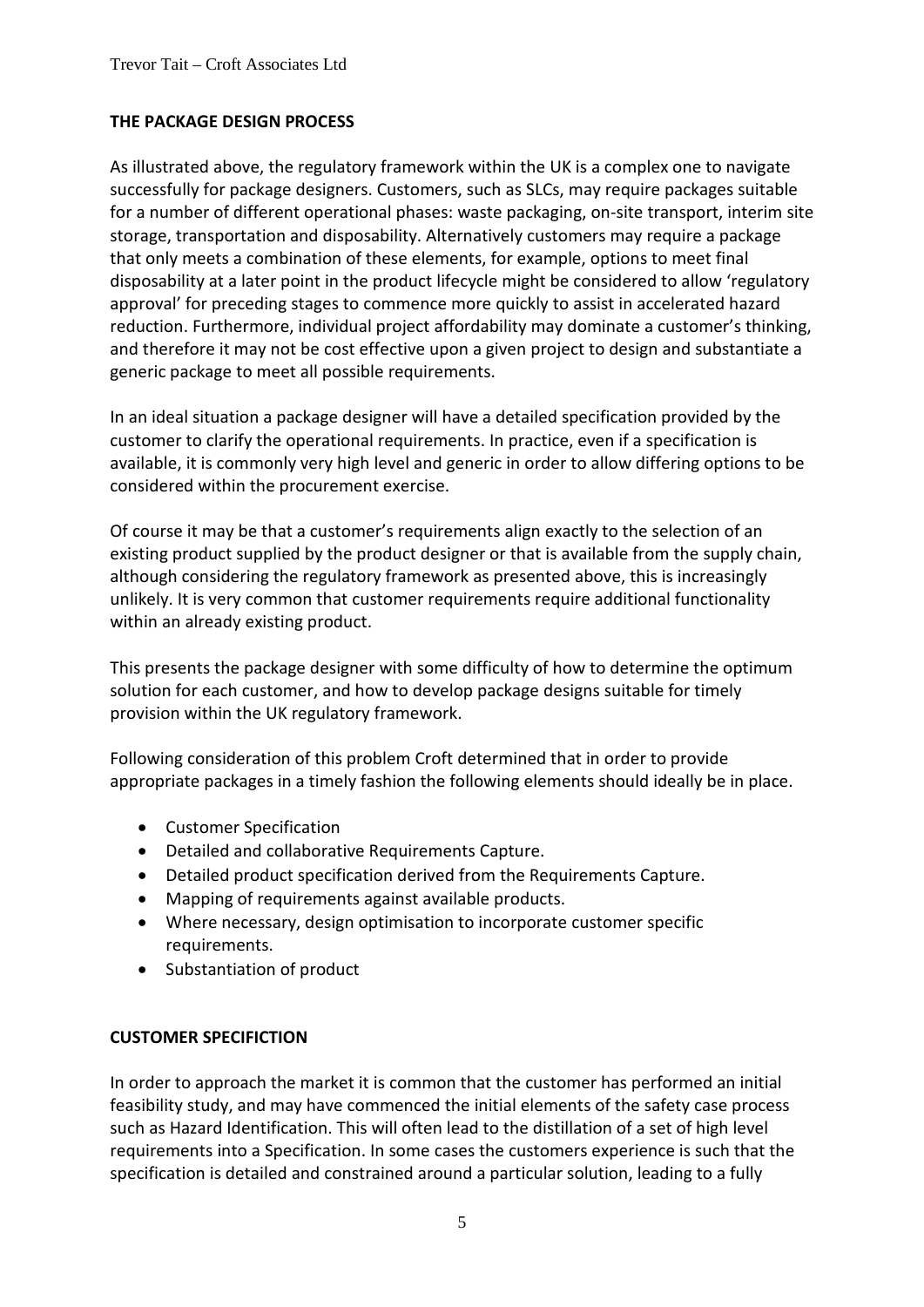defined technical / functional specification. In this case the subsequent steps of the design process identified herein may be curtailed or even circumnavigated.

However, it is much more common that the customer's specification is at a high level, with minimal detail, in order not to preclude a selection of solutions as an outcome of the procurement process. This type of specification is often identified as a Procurement Specification, and in order to proceed, requires the detailed requirements to be captured in the process identified below.

# **REQUIREMENTS CAPTURE**

Requirements Capture is a term often utilised for the process of capturing pertinent information before design commencement. Broadly there are three phases to the process:-

- Defining the problem and the business requirements,
- Determining and detailing the functions required to satisfy the problem,
- Documenting the results, critically including the substantiation required, within a requirements specification.

A fourth phase is commonly employed, whereby the requirements are reviewed against the finished design to ensure full compliance.

Requirements capture tools and processes are widely used, particularly in the field of systems engineering, where projects can be multifaceted, employ multiple parties, and have complex interface requirements.

Although designing a package is perhaps not of the complexity of some complex engineered systems, it can be seen by reference to Figure 1, that without some methodology to capture requirements it is likely that key requirements will be missed. This may increase the risks of delays in packaging waste which can significantly increase costs and can potentially make the regulatory environment much harder to navigate successfully.

It is not the intention of this paper to look at requirements capture methodologies and systems in detail, as they are well documented within many literature sources. Rather it is the intention to briefly illustrate below the process employed by Croft to ensure successful delivery of a fully compliant package.

The Croft technique is based upon the use of Functional Analysis, to determine the applicable functional and performance requirements. Ideally this is commenced at contract initiation, noting that the outcome may potentially point towards the use of a standard or existing design. It is therefore paramount that the exercise takes place before design or development of a product commences in earnest. As the design of the waste packaging plant can be heavily dependent on a specific package design it is important that this exercise is carried out early in project planning. If packaging plant design and building works progress without an agreed package design (agreed and approved by all relevant regulatory bodies), any non-compliances requiring alternation to plant design or build could lead to significant programme and cost overruns.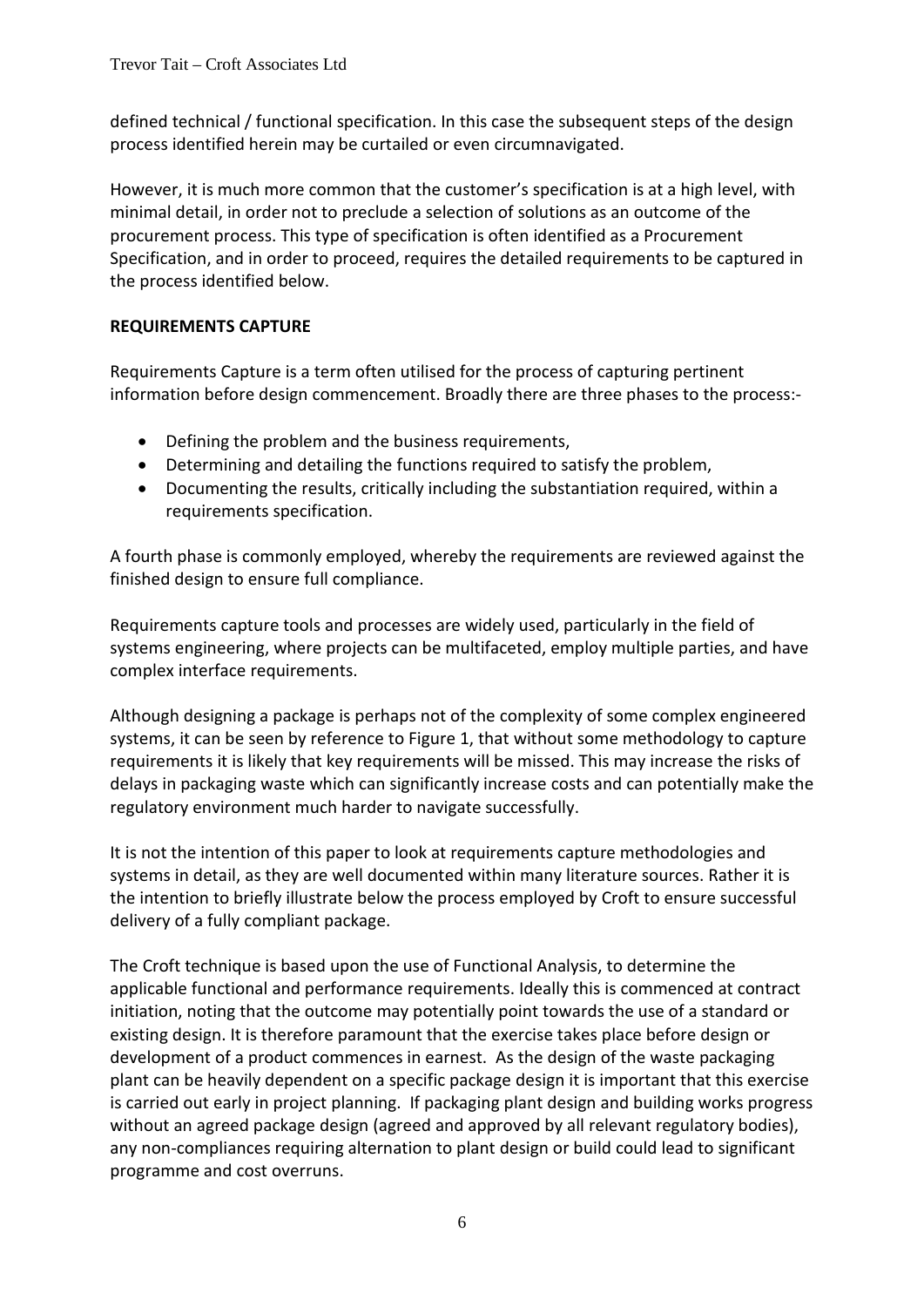The optimum process usually commences immediately upon receipt of an enquiry. The nature of enquiries can be wide ranging, from detailed specifications through to simple statements based upon the perceived need of an existing product. In essence the process is similar for each enquiry and is ideally fully collaborative with the customer.

Through conversations, site visits and document review, requirements are captured and tabulated for ease of reference. Significant package design experience is required to successfully undertake the process as what is often most difficult to capture are those requirements that are not explicitly stated by the customer but implicit from other requirements. Check lists may be utilised as prompts, but are not relied upon as the process does require intuition and experience to obtain maximum benefit.

Requirements are carefully worded to ensure that they are:-

- Solution independent: Requirements should not specify the solution, what needs to be done rather than how it will be done.
- Complete: Requirements need to consider, unless otherwise specified by the customer, all relevant phases of the product lifecycle. Namely waste packaging process (retrieval, treatment etc), interim site storage, transportation and disposability.
- Clear: Clarity is essential in order to substantiate that a requirement has been met.
- Concise: Unnecessary / duplicated requirements should be removed.
- Testable: Quantitative limits should be indicated wherever possible. Testable requirements can be measured at the end of the design phase to substantiate that the design intent has been achieved.
- Traceable: Traceability of the requirement though the requirements capture spreadsheet, which is a live document throughout the design process, allows the final design substantiation to be reviewed and accepted by the customer.

As can be imagined, the requirements capture spreadsheet can become a weighty document. A sample capture spreadsheet is included within Table 1 below to give an illustration of the format and process.

Once the requirements have been successfully captured it is imperative that they are then reviewed with the customer prior to any decision upon the potential package solution. Following this review and customer acceptance the requirements are then utilised in the selection of the most appropriate packaging solution as described below. Note that the appropriateness of a particular solution should be substantiated against each requirement as part of the design review process before final commitment to a particular design.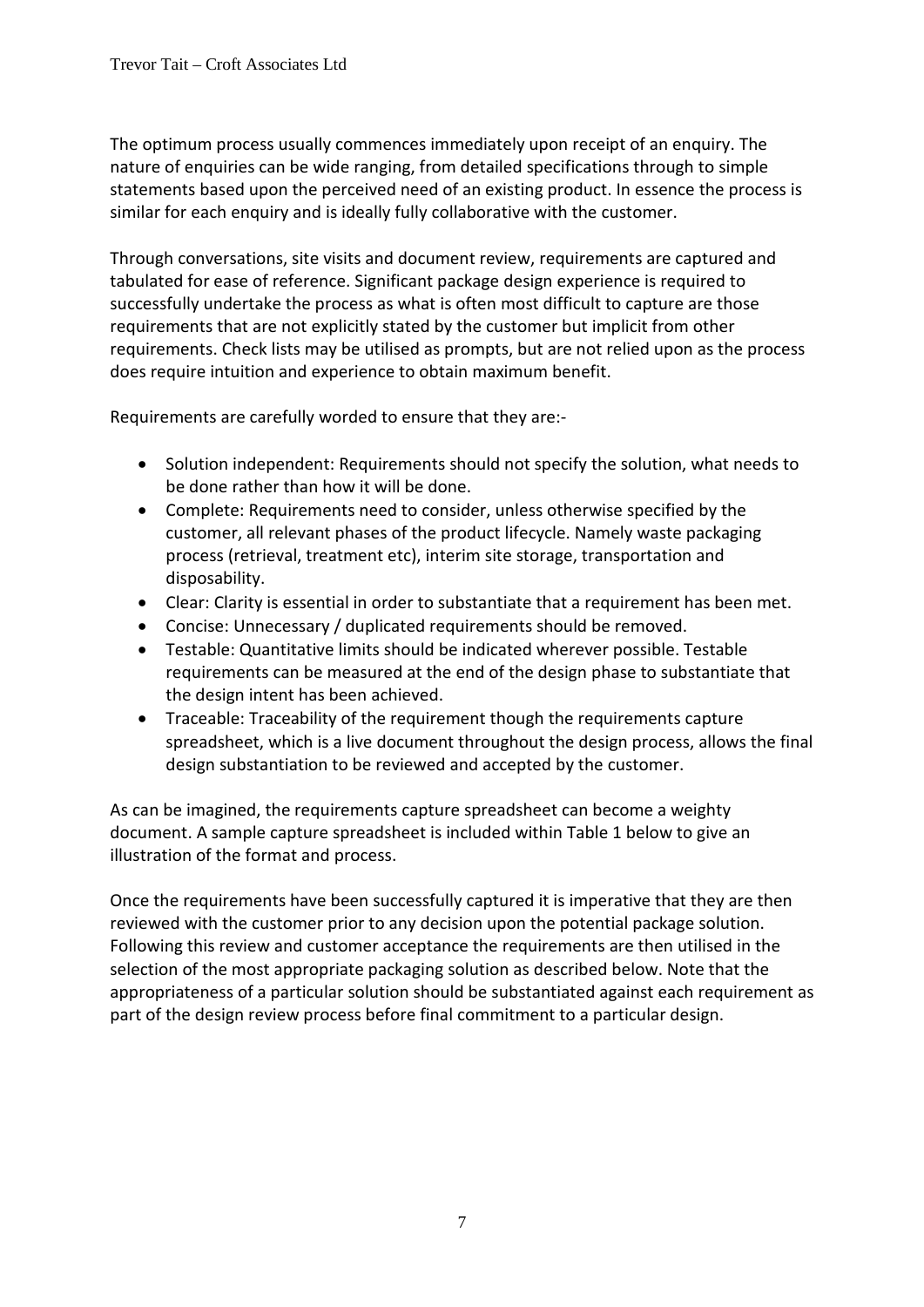| Req | Ref                 | <b>Req Description</b>                                                                                                                                                                                                         | <b>Compliance statement</b>                                                                                                               | evidence                                  | status             |
|-----|---------------------|--------------------------------------------------------------------------------------------------------------------------------------------------------------------------------------------------------------------------------|-------------------------------------------------------------------------------------------------------------------------------------------|-------------------------------------------|--------------------|
| Id  |                     |                                                                                                                                                                                                                                |                                                                                                                                           |                                           |                    |
| 125 | <b>Outline Spec</b> | The ability to operate<br>within the SWL of the<br>facility<br>equipment to mass limits<br>for the EOTC, Bogie,<br>product Hoist lift of<br>container & contents<br>(including any cover liquor)<br>for lid lifting mechanism. | Standard Croft product<br>masses are well within<br>EOTC, Flask Bogie and<br>container hoist SWL,<br>assuming maximum mass<br>of contents | Product data Sheet.<br>GA                 | Fully<br>compliant |
| 126 | <b>Outline Spec</b> | The ability to operate<br>within the physical limits<br>imposed by the envelope of<br>the rail and road network<br>for transport both on and<br>off site.                                                                      | Standard Croft product is<br>within rail transportation<br>limits                                                                         | GA                                        | Fully<br>compliant |
| 127 | <b>Outline Spec</b> | The ability to operate<br>within the physical limits<br>imposed by the Export<br>building.                                                                                                                                     | Standard product is<br>bounded with respect to<br>dimensions and mass by<br>site flask                                                    | GA                                        | Fully<br>compliant |
| 128 | <b>Outline Spec</b> | The ability to accommodate<br>the 2 container variants,<br>large & small                                                                                                                                                       | The standard product has<br>been designed to handle<br>the largest container                                                              | GA, Design<br><b>Justification Report</b> | Fully<br>compliant |
| 129 | <b>Outline Spec</b> | The ability to allow remote<br>operations, such as to raise<br>and lower the containers<br>within the cell                                                                                                                     | The standard product has<br>been designed for receipt<br>of the container from the<br>container handling mast<br>within the cell.         | GA                                        | Fully<br>compliant |
| 130 | <b>Outline Spec</b> | The ability to allow bogie<br>transport of the Croft<br>Package<br>within cell.                                                                                                                                                | The standard Croft product<br>is within the site flask<br>envelope in terms of size<br>and mass                                           | GA                                        | Fully<br>compliant |

# **Table 1 - Extract from Requirements Capture spreadsheet for typical Croft package design.**

## **PRODUCT SPECIFICATION**

From the requirements capture exercise a set of conditions emerges: limits, parameters and features that cover such issues as:

### Contents

- Inventory: radionuclides in the waste, activity levels (which will affect shielding requirements)
- Uniformity of contents and specific activity (for LSA compliance),
- Contamination levels (for SCO compliance),
- Nature of contents
- Presence of potentially reactive materials,
- Liquids, water content
- Waste loading arrangements (will waste be dropped in and present impact loads?).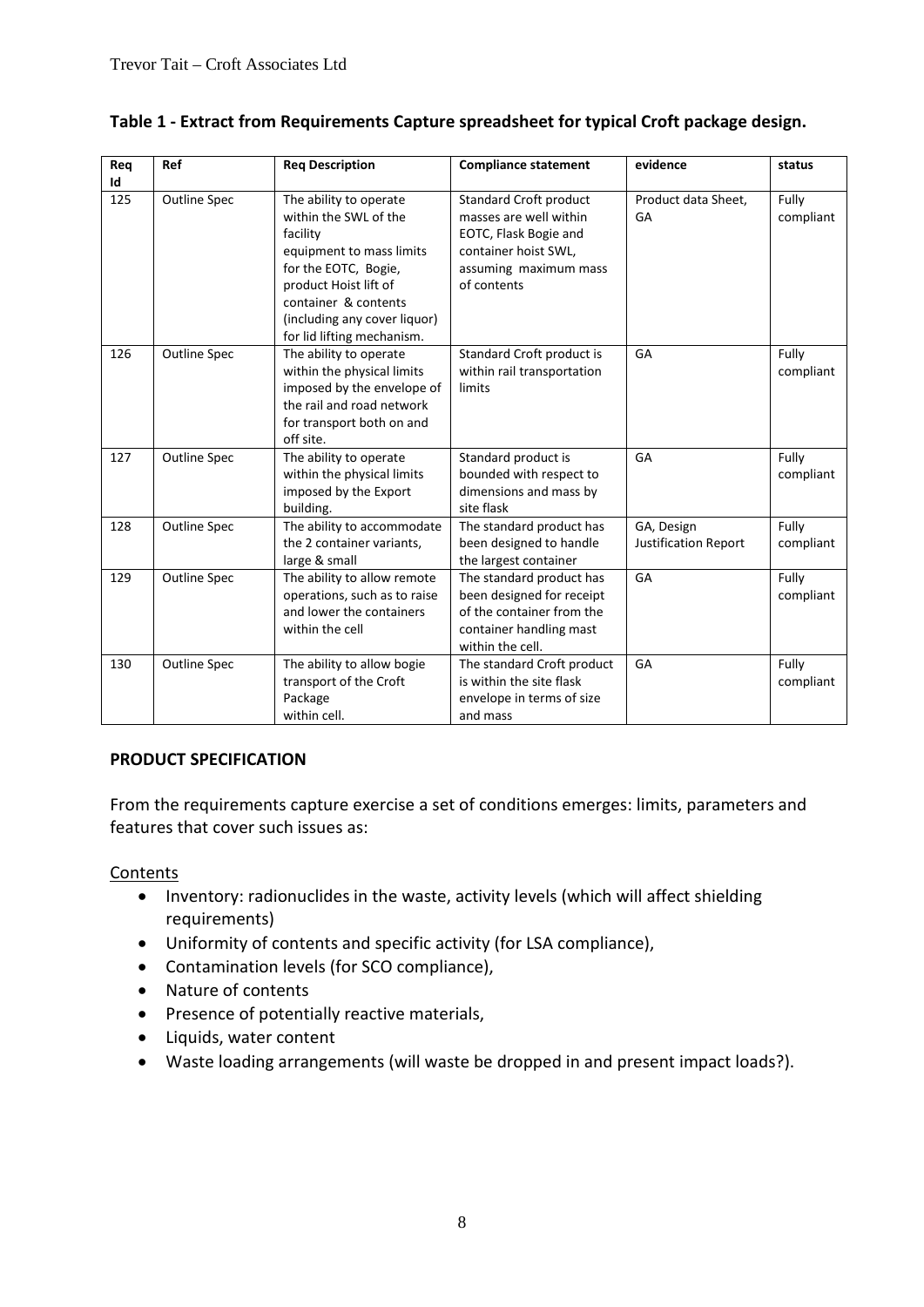## Waste treatment & packaging & on-site transport

- Limits and constraints as imposed by the waste treatment and packaging plant and yield
- Dimensional constraints
- Weight limits on all lifting equipment available
- Clearances on lifting equipment and handling equipment
- Tolerances
- Potential contamination issues when packaging wastes
- Background radiation levels which might affect any manual operations
- Information on potential fault scenarios to determine integrity requirements from plant safety cases and hence
- Substantiation requirements for waste containers (e.g. Impact requirements, thermal load cases etc)
- Specific on site standards and requirements for transport packages

### Other customer specific issues such as

- Flammable gas produced from waste products
- Interface with existing in cell handling equipment and processes.
- Customer specific paint finish
- Demonstrable robustness to customer specific impact performance requirements.

### Radiological conditions

- Radiological zones and interfaces on SLC's with packaging plant, on-site transport limits and limits imposed by any interim storage facilities.
- Covering such issues as radiological conditions required of the waste package, e.g. external radiation levels at surface and at distances.

### On-site transport

- On site performance requirements for impact and thermal accidents
- Containment requirements for normal and post accident conditions
- Surface contamination levels
- Radiation levels
- Types of finish required
- Load factors for lifting
- Allowable materials
- Lifting features
- Methods of transport

### Interim storage

- Length of time to be stored
- Requirement for beyond storage period (transport to GDF, disposability)
- Containment criteria for store
- Type of storage environment and any potential contaminates (e.g. chlorides)
- Gas management
- Operational safety case requirements (impact and thermal accident faults)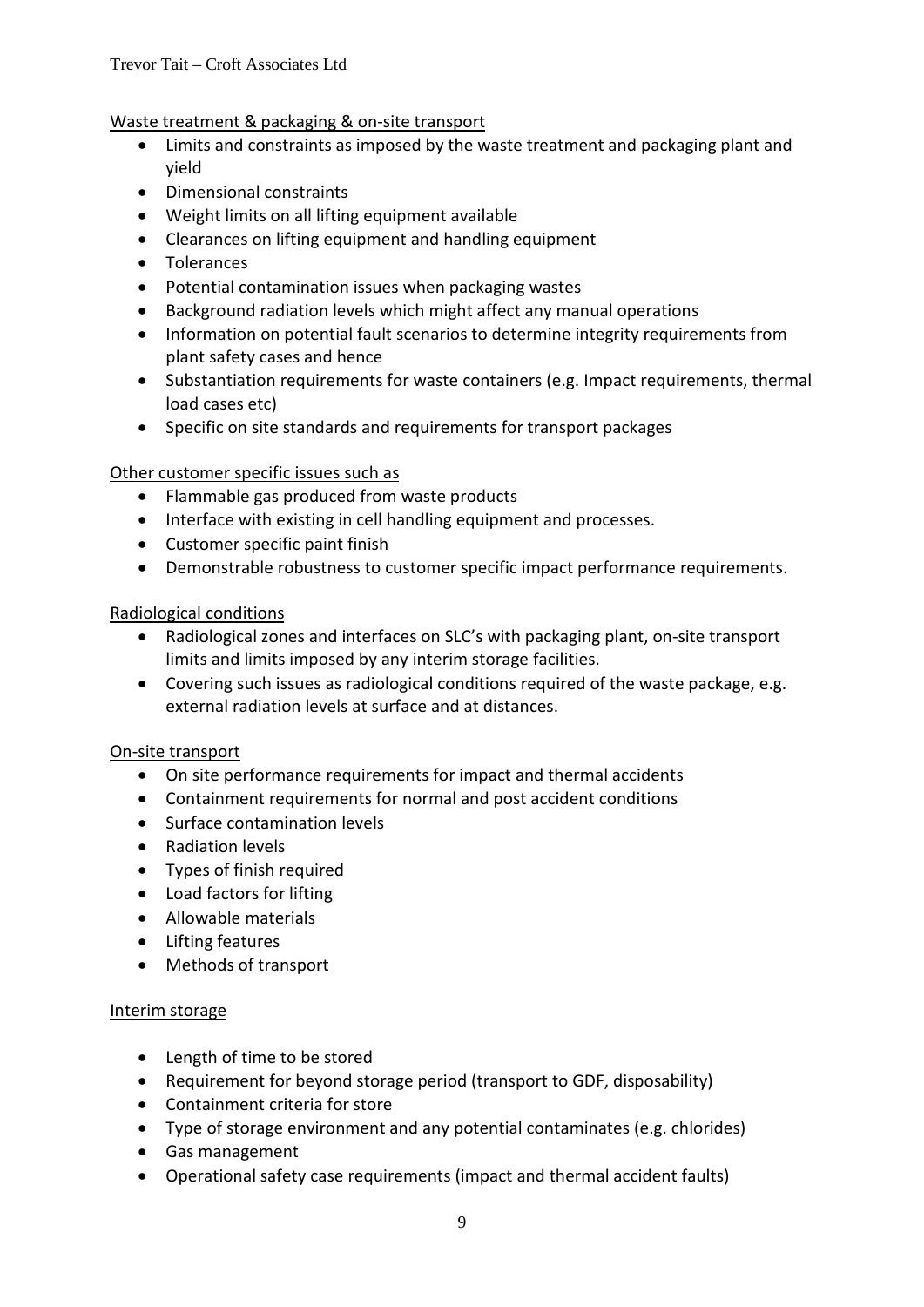## Off-site transport

- Is the waste package the transport package
- Classification if a transport package
- Ability to verify against original design specification particularly if stored for extended periods

## Disposability

- Ability to meet RWM Waste Package Specifications, e.g.
	- o Weight limits
	- o Dimensional limits
	- o Handling features
	- o Impact and thermal accidents
- Waste steam compatibility
	- o Reactive metals
	- o Mobile radionuclides

At this point of the design process the requirements are distilled into a product / design specification. This may not be necessary if the customer specification is of sufficient detail. It should be noted that the specification is not simply a reformatting of the requirements capture exercise, rather it should seek to emphasise the discreet requirements pertinent to mapping and packaging selection. In particular, the specification should ideally consolidate similar customer requirements into one actual design requirement. For instance, it may be that the site safety case requirements for on-site transportation bound the off-site transportation performance. Therefore in this scenario, to simplify the packaging mapping and selection, only the on-site requirements would be specified at this stage.

Apparent contradictory requirements can emerge; requirements for disposability and for meeting on-site safety cases can be more onerous than for meeting IAEA Transport regulation requirements.

## **MAPPING OF REQUIREMENTS**

Following the distillation of the key requirements into a product / design specification, these most pertinent requirements are mapped against a broad range of container options. Comprehensive knowledge of the products available within the market is required at this stage in order to ensure all potential packaging solutions are examined.

Initially, particularly if a key requirement is disposability, it is sensible to begin the mapping exercise against the "standard" ILW designs presently assessed as suitable for the GDF by RWM.

Clearly, if the key requirements align with a "standard" package specification then the mapping process can be relatively simple, resulting in a clear packaging solution. Experience suggests that this is unlikely, and that in practice a number of alternative solutions may be identified which satisfy most, but perhaps not all, of the key requirements.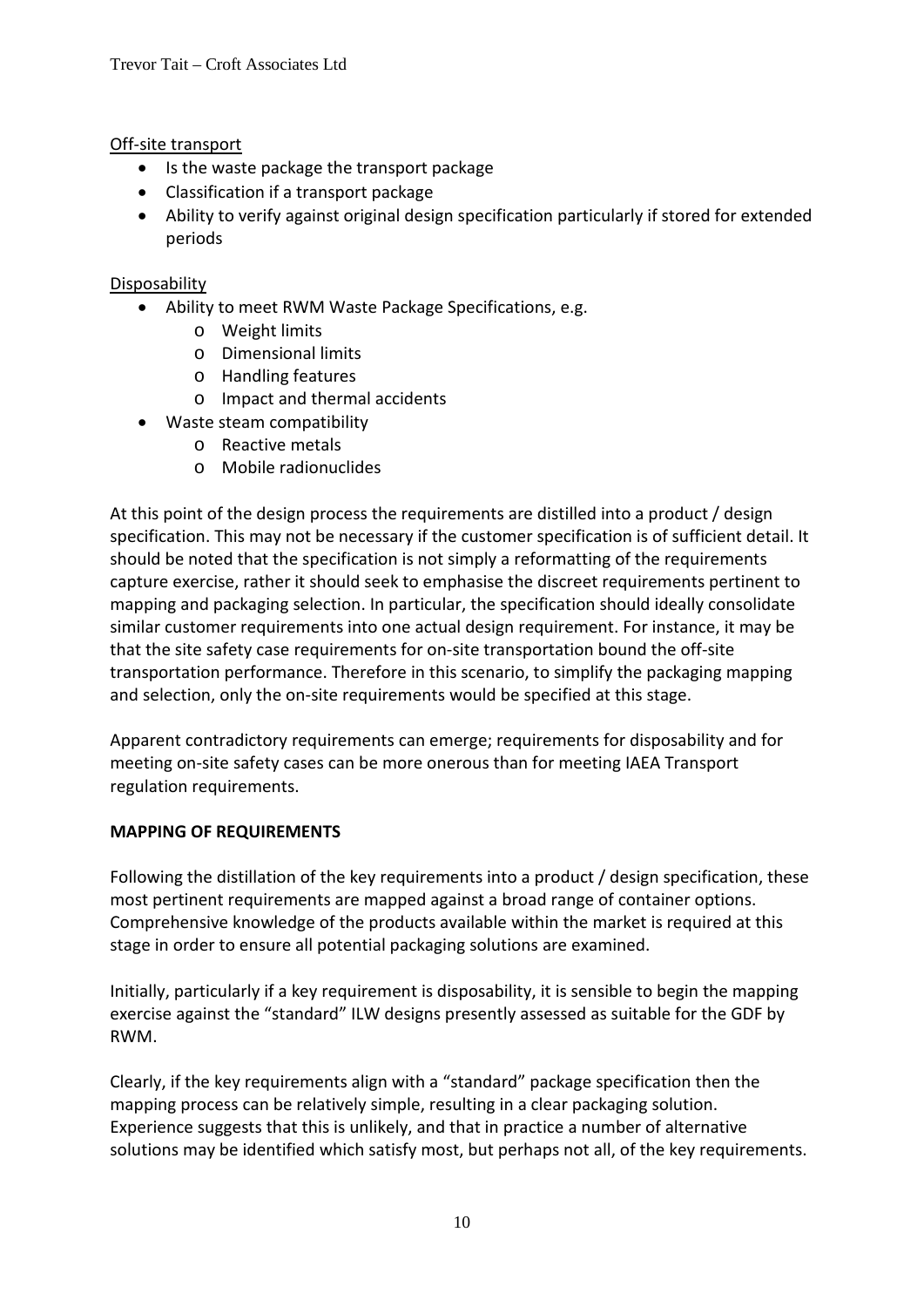When the outcome presents multiple solutions it is usual to evaluate these, either qualitatively or quantitatively, within an optioneering exercise. A quantitative exercise has the advantage of applying a numerical, documented and structural approach, which makes the task of reviewing the decision much simpler. Indeed this is the preferred approach with regards to demonstration of regulatory compliance.

A qualitative approach is often employed where the selection choices are simpler and easier to evaluate. Whichever approach is undertaken it is vital that this mapping exercise to determine the final solution is performed collaboratively with the customer. The output of the exercise should be a solution that meets most, if not all, of the key requirements identified in the design specification. From experience, the identified solution is very likely to be a variation upon the standard designs requiring "design optimisation" to meet specific customer operational requirements. In a small number of situations the optioneering may conclude that a fully bespoke solution is required, and the product / design spec and output from the optioneering exercise can then be used to define the parameters for the design process.

# **DESIGN OPTIMISATION**

At this stage of the process the identified packaging solution should be relatively mature. The key requirements will have been identified, and a packaging solution identified to meet these requirements. The packaging solution is typically dominated by a consolidated set of key requirements, namely:-

- Impact Performance
- Containment Performance
- Shielding performance
- Wasteform Evolution
- Container Evolution
- Mass constraints
- Geometry constraints

It can be seen that to satisfy the key requirements above the packaging solution will have identified the container material, geometry, wall thickness, mass limits, handling and tiedown and external / internal geometry. It is usual at this stage to consider compliance with customer specific requirements which are not within the standard package design, but readily configurable. It is important to ensure that these variations do not compromise package performance or existing licences for transport and disposability before incorporation into the design. It is typical to optimise a standard package to suit a customer's specific need pertaining to such items as:-

- Wall thickness
	- o Optimising wall thickness is a common requirement to suit a particular customer requirement which will be largely driven by shielding thicknesses and structural issues. It is often advantageous in terms of mass / affordability and operability to minimise excessive wall thickness where not required to perform shielding function. With regards to containers of cast construction,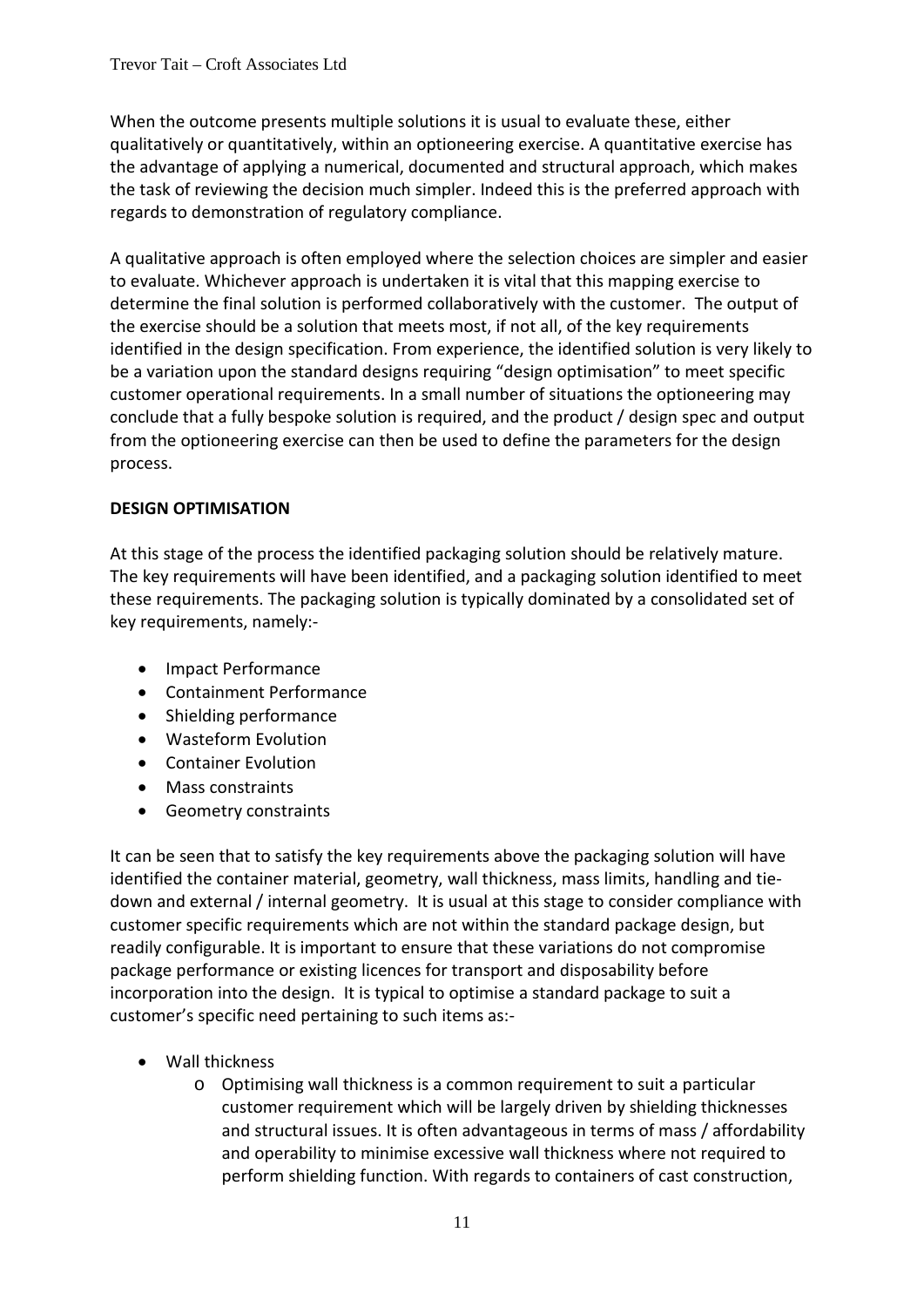concrete or metal, this can relatively easily be accommodated by variations to the master pattern. Alternatively liners or shielding panels may be more appropriate to increase wall thickness of a standard package.

- Aperture Configuration
	- o With regards to onsite operation, it may be beneficial for the customer to minimise additional processing, particularly with regards to size reduction of the wasteform. It can therefore be a requirement to optimise the aperture for loading, typically making the aperture larger and rectangular rather than circular. The affect upon impact performance and containment requires detailed consideration when making changes to the aperture of an already substantiated package.
- Lifting Features
	- o With regards to transportation and disposability lifting features are relatively standardised for ILW packages. However, typically for site operating requirements, additional lifting features are often deemed necessary following the requirements capture exercise. This can lead to incorporation of such items as pintles, trunnions, or additional lifting attachments to allow lifting of the container, or maybe lifting the container lid with existing site operational equipment.
- Ventilation
	- o Typically Croft would ensure ventilation is specified in all packages as part of the requirements capture process, indeed all Croft ILW packages have filtered ventilation as standard to mitigate against container pressurisation during long term storage and for disposal. However, due to the wasteform, and possibly container evolution, particularly over the timescales associated with interim storage and disposal, enhanced ventilation may be an optimisation requirement. In particular the evolution of some wasteforms can lead to hydrogen generation, requiring enhanced ventilation as part of a hydrogen management regime.
- Surface treatment.
	- o It is common to incorporate a customer specific treatment, in particular with regards to external paint systems where many UK SLCs have defined site standards to ensure decontaminability. It may also be that the requirements dictate an internal coating / finish to mitigate against container evolution effects during interim storage and final disposal, with corrosion resistance being of particular concern considering the respective time frames of 150 years and 350 years respectively.

Many further design optimisations have been employed by Croft upon ILW Packaging solutions, for example;

• Double lid arrangement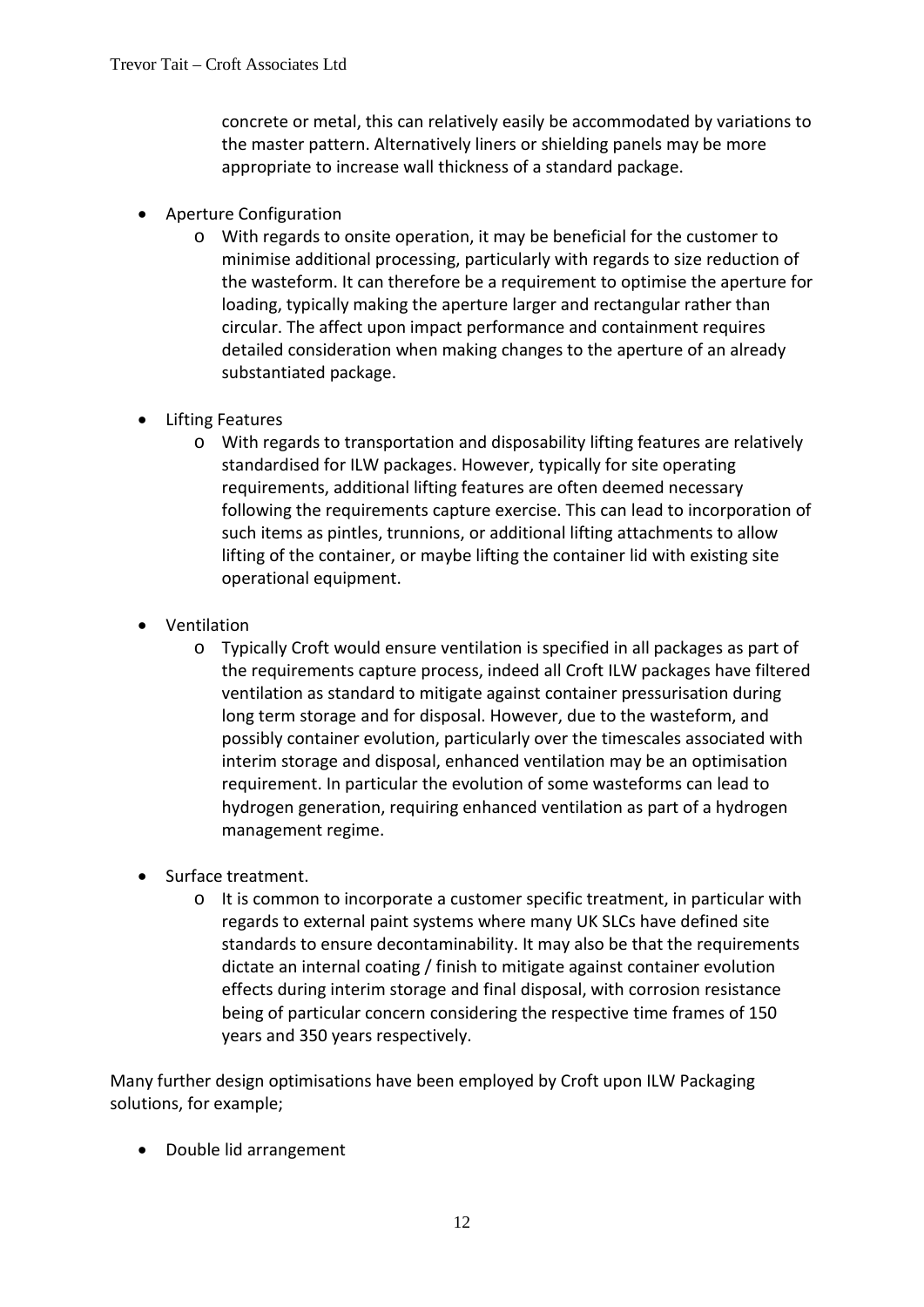- o The incorporation of two lids; a shield lid and a separate transport lid, this simplified the processing for verification of containment for transportation, recognising that this could be after as much as 150 years after interim site storage. Following the interim storage period the transport lid can be easily removed, the seal checked for performance and replaced if necessary before verification of leak tightness prior to transportation; the inner shield lid remains inplace and protects the operator from direct radiation; this ALARP approach minimises operator dose during remediation work on the transport lid seal system if this is required.
- Simple face to face sealing.
	- o The lid seals are designed to act in a face to face rather than piston configuration. This greatly simplifies lid removal and attachment, again minimising operator dose uptake. It also makes the seals easy to install and replace minimising the operational maintenance required.

# **CASE STUDY – PACKAGING DESIGN FOR LEGACY UK ILW**

Around 5 years ago, Croft Associates developed a standard range of robust self shielded containers in ductile cast iron to accommodate most ILW within the UK radioactive waste inventory (Ref 5). As a design basis such wastes are destined for disposal at the GDF following site storage of up to 150 years.

The initial design solution for LSA materials was for large volume containers based on the dimensions and handling feature of the RWM specification waste packages this offered advantages of compliance with RWM specifications which ensures compatibility for disposability; cLoCs were obtained for these designs. Design solutions were developed of increasing capacity as cost per  $m<sup>3</sup>$  of contained waste decrease as capacity increases.

All designs can be optimised as discussed above. Examples of optimised small cavity containers manufactured in ductile cast iron are shown diagrammatically in figure 2 below.





**Figure 2 – Examples of a Robust Self Shielded Waste Containers Options**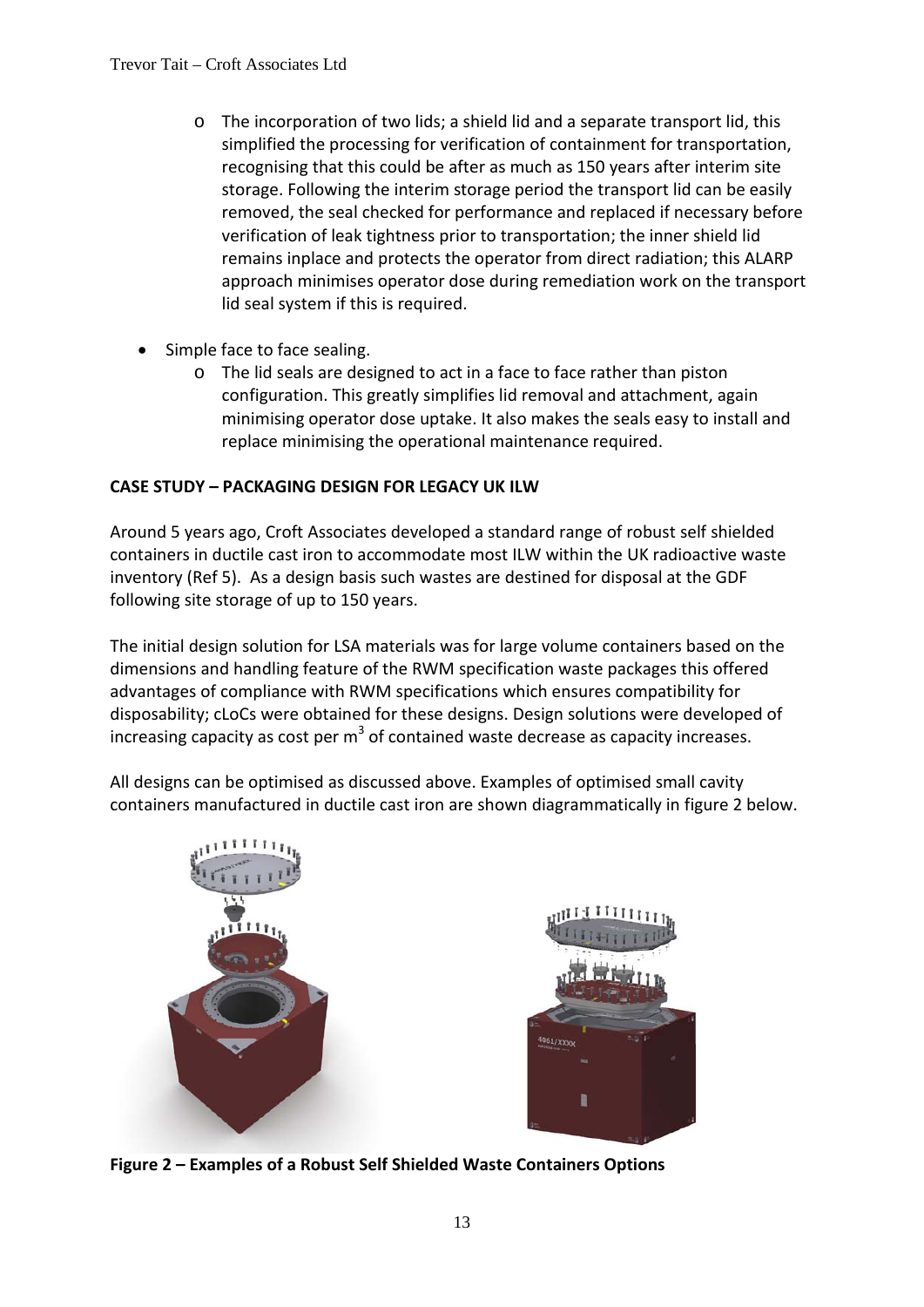In looking at the specific needs of a SLC and when the requirements capture exercise was carried out a collaborative review was held with the customer, from which further customer specific requirements were identified. These were primarily identified to aid site operations, with the addition of an optional requirement to facilitate future transportation. The design solution was then optimised:-

- The design of the customer's waste loading facilities was mature, and the customer's preference was to maintain this design. A circular opening presented operational difficulties, and so a larger rectangular aperture was offered without prejudice to the impact, containment and shielding performance.
- The customer's preference was that the container should have the flexibility to interface with additional waste processing equipment as necessary, in particular to allow for waste drying in the container if deemed necessary. Additional process ports were duly accommodated within the inner shield lid, and the filters arranged so that these additional ports did not compromise vent performance.
- The containers were designed by Croft to enable potential future transportation as a type B package if the operational need should arise. Croft design's incorporated optional features to allow for the provision of future Type-B transportation, in particular a bespoke impact and thermal limiter.
- Larger capacity containers were offered to the customer as larger capacities offer a lower cost per m3 of container waste and also larger capacities require less operational effort to fit large items of waste. However, the smaller capacity containers were preferred to fit existing operational plant and processes.

The case study above illustrates the design process leading to delivery of a substantiated package design; namely by following a detailed requirements capture exercise, optimising an existing design to suit the specific customer requirements, and building upon existing substantiation to verify that requirements had been met to customer and regulator satisfaction.

The optimisation process is greatly enhanced when the respective responsible bodies (which exist within Croft) for design, licensing (conformance to IAEA Transport Regulations), disposability, manufacturing and quality, are present as an integrated team. Experience suggests that this cross-fertilisation within a single team allows for integrated solutions to be developed more efficiently.

# **SUMMARY**

In summary, this paper has illustrated the increasingly complex nature of package design for storage, transport and disposal of ILW within the UK. The complexity is largely realised by the particular regulatory requirements of each regulatory body, and often how these are interpreted by SLCs within site specific safety cases.